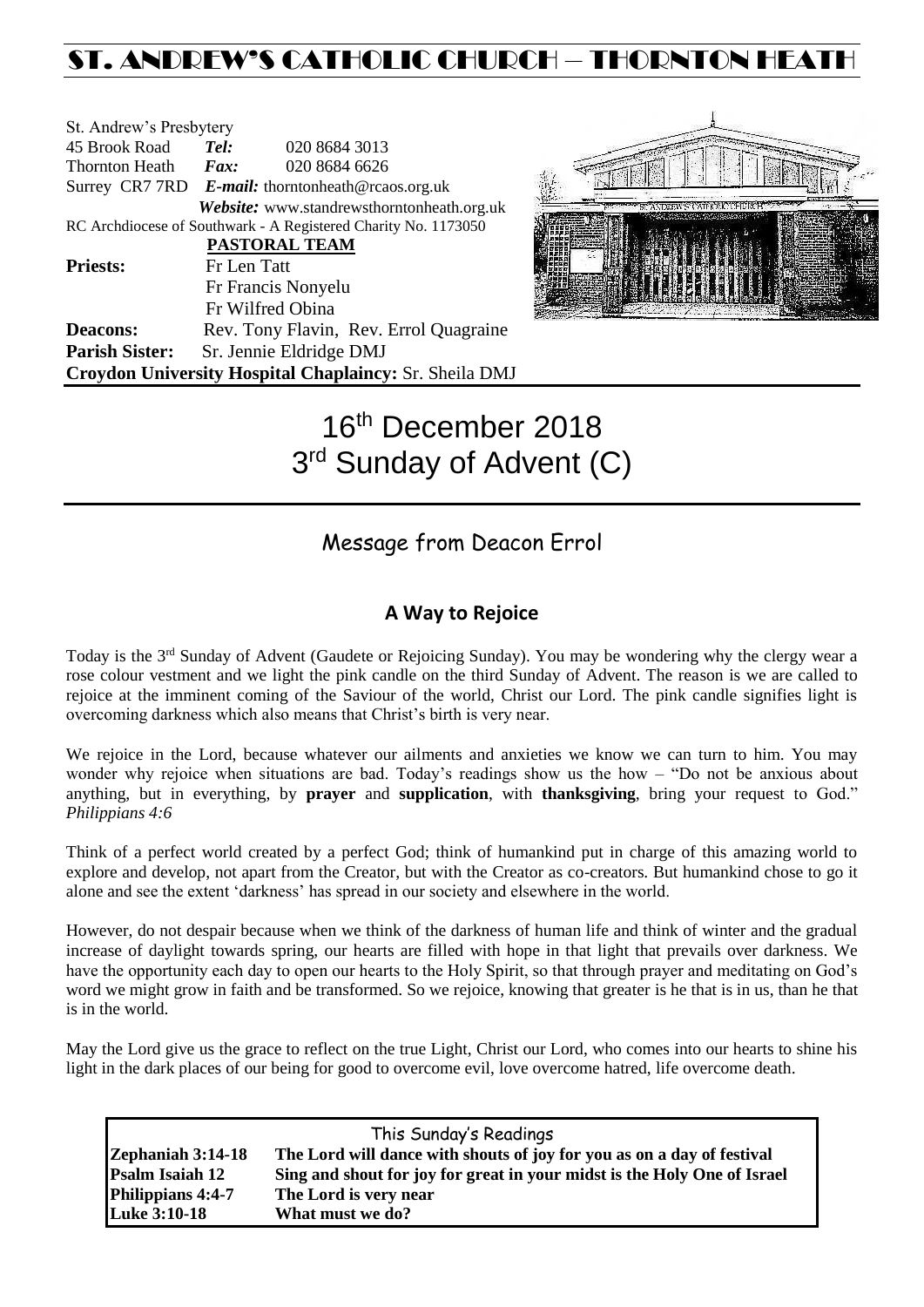### Diary for the Week

|                                    |                                        | $U(u, y, v)$ and $W$ can          |                                   |  |
|------------------------------------|----------------------------------------|-----------------------------------|-----------------------------------|--|
| <b>Sunday 16th December</b>        | 6.00pm (Saturday) First Mass of Sunday |                                   | Filipina D'Silva RIP (50th Anniv) |  |
| 3 <sup>rd</sup> Sunday of Advent   |                                        |                                   |                                   |  |
| (C)                                | 9.30am                                 | Mass                              | Parishioners                      |  |
|                                    | 11.30am                                | <b>Mass</b>                       | George Barrett RIP (Anniv)        |  |
|                                    | 3.30pm                                 | <b>Rehearsals Children's</b>      |                                   |  |
|                                    |                                        | <b>Nativity (Church)</b>          |                                   |  |
|                                    | 5.00pm                                 | <b>Rosary</b>                     |                                   |  |
|                                    | $5.15 - 5.45$ pm                       | <b>Exposition and Benediction</b> |                                   |  |
|                                    | 6.00 <sub>pm</sub>                     | <b>Mass</b>                       | D D'Souza                         |  |
|                                    | $7.00 - 9.00$ pm                       | <b>Choir practice (Church)</b>    |                                   |  |
|                                    | $7.00 - 9.00$ pm                       | <b>Charismatic Prayer Group</b>   |                                   |  |
|                                    |                                        | (hall)                            |                                   |  |
| Monday 17 <sup>th</sup> December   | 7.30am                                 | <b>Mass</b>                       | Lissenburg Family Deceased RIP    |  |
| Gen 49:2. 8-10                     | 10.00am                                | Mass                              | Patrick Atimomo RIP (Anniv)       |  |
| $Mt$ 1:1-17                        | $5.45 - 7.15$ pm                       | <b>Beavers (hall)</b>             |                                   |  |
|                                    | 7.00pm                                 | <b>Parish Penitential Service</b> |                                   |  |
|                                    | $7.30 - 9.00$ pm                       | Scouts (hall)                     |                                   |  |
| Tuesday 18 <sup>th</sup> December  | 7.30am                                 | <b>Mass</b>                       | Deceased Freeman Family RIP       |  |
| Jer 23:5-8                         | 10.00am                                | <b>Mass</b>                       | Timothy Andradi (Senior) RIP      |  |
| Mt 1:18-24                         | 7.00pm                                 | <b>Parish PPC Meeting</b>         |                                   |  |
|                                    | 7.45pm                                 | R.C.I.A.                          |                                   |  |
| <b>Wednesday 19th December</b>     | 7.30am                                 | <b>Mass</b>                       | Cleta Andradi RIP                 |  |
| Judges 13:2-7. 24-25               | 10.00am                                | Mass                              | Special Intention of "C.C."       |  |
| Lk 1:5-25                          | 6.00pm                                 | <b>Lectio Divina Group (hall)</b> |                                   |  |
|                                    | 7.30pm                                 | <b>Legion of Mary (hall)</b>      |                                   |  |
| Thursday 20 <sup>th</sup> December | 7.30am                                 | <b>Mass</b>                       | For the Church                    |  |
| $Is 7:10-14$                       | 10.00am                                | <b>Funeral Mass</b>               | Anna-marie Goswell RIP            |  |
| Lk 1:26-38                         | $7.00 - 8.30$ pm                       | <b>Cubs (St James the Great)</b>  |                                   |  |
| Friday 21 <sup>st</sup> December   | 6.30am                                 | Mass                              | Phillip Tatt RIP                  |  |
| <b>St Peter Canisius</b>           | 10.00am                                | Mass                              | Iain McKay RIP                    |  |
| Songs 2:8-14                       |                                        |                                   |                                   |  |
| Lk 1:39-45                         |                                        |                                   |                                   |  |
| Saturday 22 <sup>nd</sup> December | 9.30am                                 | <b>Mass</b>                       | <b>Holy Souls</b>                 |  |
| 1 Sam 1:24-28                      | $10.00 - 11am$                         | <b>Confessions</b>                |                                   |  |
| Lk 1:46-56                         | $5.00 - 5.30$ pm                       | <b>Confessions</b>                |                                   |  |
|                                    | 6.00 <sub>pm</sub>                     | <b>First Mass of Sunday</b>       | Special Intention                 |  |
| Sunday 23 <sup>rd</sup> December   | 9.30am                                 | Mass                              | Patrick & Margaret McGovern       |  |
| $4th$ Sunday of Advent             | 11.30am                                | Mass                              | "Elizabeth"                       |  |
| (C)                                | 3.30pm                                 | <b>Rehearsals Children's</b>      |                                   |  |
|                                    |                                        | <b>Nativity (Church)</b>          |                                   |  |
|                                    | 5.00pm                                 | <b>Rosary</b>                     |                                   |  |
|                                    | $5.15 - 5.45$ pm                       | <b>Exposition and Benediction</b> |                                   |  |
|                                    | 6.00 <sub>pm</sub>                     | Mass                              | Parishioners                      |  |
|                                    | $7.00 - 9.00$ pm                       | <b>Choir practice (Church)</b>    |                                   |  |
|                                    |                                        |                                   |                                   |  |

**Money Matters**<br>Collection Last Sunday Payment by Standing Order<br>
Total offertory<br>
£ 2,354.46 Total offertory Second collection for Parish Building Maintenance Fund *Thank you for your generosity*

£1,593.46 (£1.59 per person)

Altar Servers and the church Cleaners and the church Cleaners church Cleaners



This week Team 1 This week Fifi's Group Next week Team 2 Next week Sancho's Dusters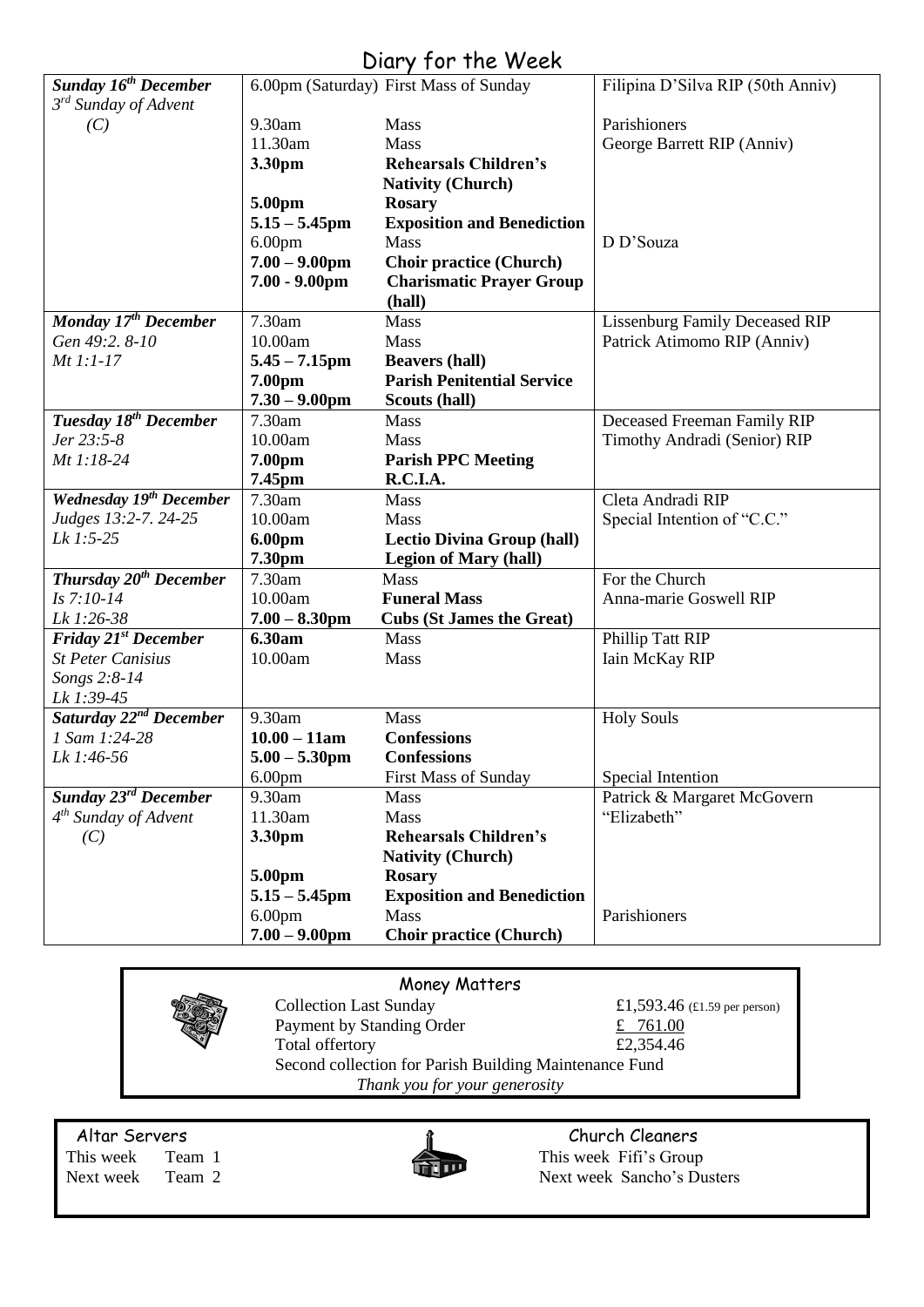### St. Andrew's Parish Notices

#### **TOY SUNDAY**

Thank you to everyone who supported St Anne's Community Centre by bringing in a toy last weekend. The Centre has asked us to pass on their thanks again to you all for your kind generosity.

#### **INTERNATIONAL CAROL SERVICE**

A big thank you to everyone who joined us last Saturday evening to sing carols in their national language. It was a very enjoyable evening and the food afterwards was a very welcome addition after all that singing! Let's repeat it again next year!

#### **SECOND COLLECTION THIS WEEKEND**

The second collection will be for our Parish Building Maintenance Fund. The money raised so far has helped considerably with the long list of jobs that need fixing for the Church, hall and priest's house but we still have a way to go. Thank you for your continued support.

#### **NIGERIAN CATHOLIC COMMUNITY**

The group will be meeting today Sunday  $16<sup>th</sup>$  December after the 11.30am Mass for their Christmas celebration in the hall.

#### **CHILDREN'S NATIVITY: CHRISTMAS EVE 6.00PM MASS**

Calling all budding actors and superstars! On Christmas Eve, our Church will see the beautiful re-enactment of the nativity story during the Vigil Mass for Christmas at 6.00pm. If you would like to take part please come to the remaining rehearsals in the Church today Sunday  $16<sup>th</sup>$  December 3.30 to 5pm and Sunday 23<sup>rd</sup> December 3.30 to 5pm. Please contact Bernadette if you are interested in taking part by "*WhatsApp"* on 07729 322571. Everyone is welcome to take part. Thank you.

#### **PARISH SURGERY**

Please note that Parish Surgery has been cancelled for Monday  $17<sup>th</sup>$  December. We will resume again on Monday 7<sup>th</sup> January.

#### **ADVENT PENITENTIAL SERVICE**

In preparation for Christmas we have extra Confessions. Please see our Christmas card with details of the extra Confession times and we will be holding our Parish Penitential Service on Monday 17<sup>th</sup> December at 7.00pm.

#### **FRIDAYS IN ADVENT**

Please note that the early Mass on Friday is at **6.30am** and not at 7.30am. Tea/coffee and croissants provided after Mass in the hall.

#### **ADVENT – JESSE TREE**

As the season of Advent begins we have placed our Jesse Tree on the Sanctuary. The Jesse tree helps us connect the custom of decorating Christmas trees to the events leading to Jesus' birth. The Jesse tree is also our Giving Tree and we ask all Parishioners to donate non-perishable food in the box provided through Advent. The SVP group will use our donations for those in need in the Parish. Thank you for your support.

#### **PRAYER AFTER MASS**

During Advent we are asking if people could be particularly aware of quiet in the Church after Mass, keeping our chatting to outside (or in the hall) to allow anyone who would like to spend a few minutes in quiet prayer and thanksgiving after Mass on Sundays.

#### **EUCHARISTIC MINISTERS: CONTACT DETAILS**

Can all Eucharistic ministers please send their contact details (full name, email address and telephone number) to the following email address [mc.saintandrewschurch@gmail.com.](mailto:mc.saintandrewschurch@gmail.com) We need to update our records and it shall assist us in sending out any necessary information as we prepare for the masses – thank you.